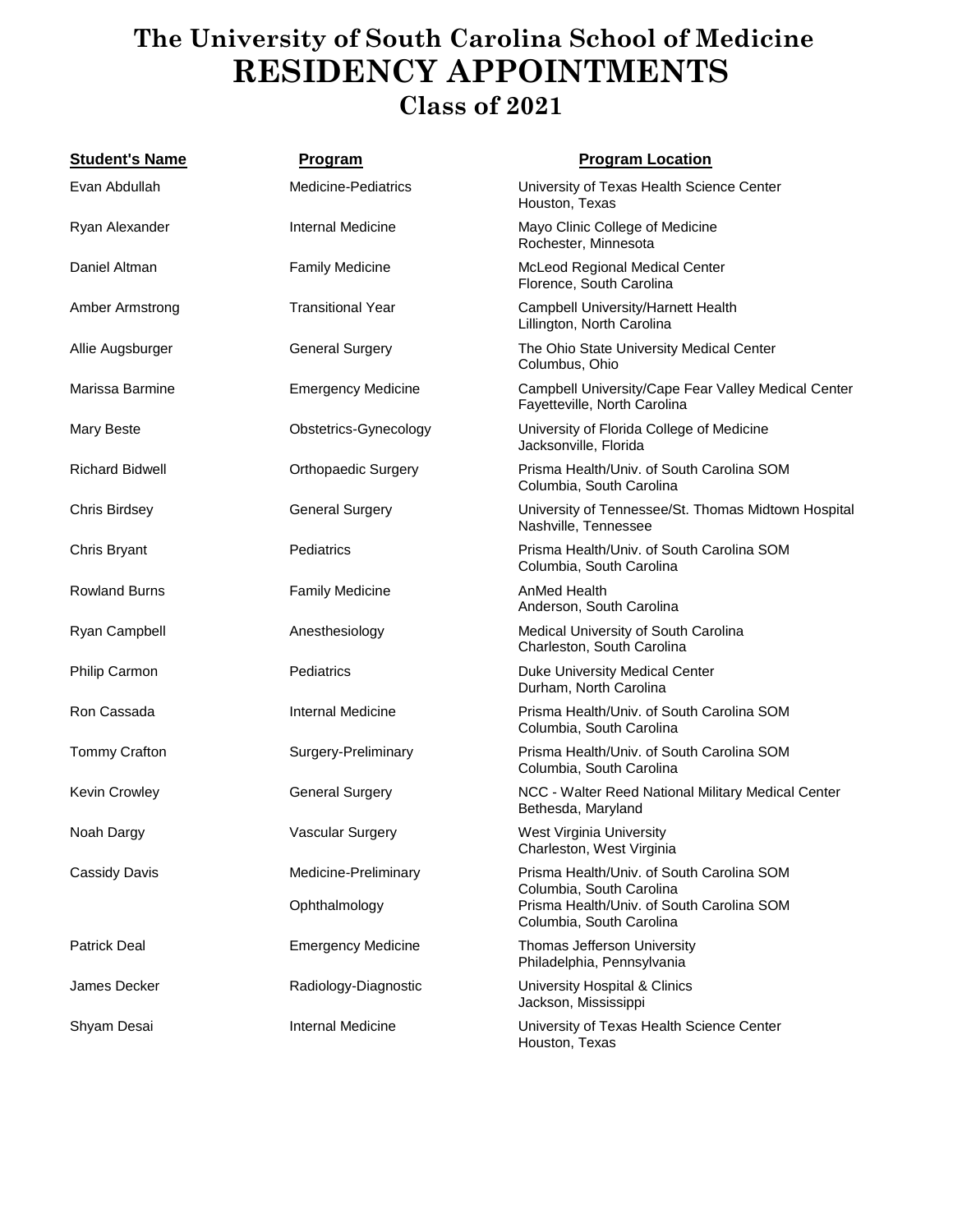| <b>Student's Name</b>   | <u>Program</u>            | <b>Program Location</b>                                                            |
|-------------------------|---------------------------|------------------------------------------------------------------------------------|
| Jon Doyle               | <b>Internal Medicine</b>  | Wake Forest University Baptist Medical Center<br>Winston-Salem, North Carolina     |
| <b>Everett Engstrom</b> | <b>Family Medicine</b>    | Mountain Area Health Education Center<br>Asheville, North Carolina                 |
| <b>Jarrett Foster</b>   | <b>Emergency Medicine</b> | University of Alabama Medical Center<br>Birmingham, Alabama                        |
| Alexia Foy-Crowder      | Internal Medicine         | <b>Grand Strand Regional Medical Center</b><br>Myrtle Beach, South Carolina        |
| <b>Emily Gaillard</b>   | <b>Emergency Medicine</b> | AFB/University of Nevada Las Vegas<br>Las Vegas, Nevada                            |
| John Gehris             | <b>Internal Medicine</b>  | Wake Forest University Baptist Medical Center<br>Winston-Salem, North Carolina     |
| <b>Taylor Gennaro</b>   | Pediatrics                | <b>Carolinas Medical Center</b><br>Charlotte, North Carolina                       |
| Jill Graff              | <b>General Surgery</b>    | New Hanover Regional Medical Center<br>Wilmington, North Carolina                  |
| Kaitlyn Gronauer        | Psychiatry                | Prisma Health/Univ. of South Carolina SOM<br>Columbia, South Carolina              |
| Jenna Hamill            | Pediatrics                | Jefferson Medical College/Dupont Children's Hospital<br>Philadelphia, Pennsylvania |
| Paul Hann               | <b>Emergency Medicine</b> | WellStar Kennestone Regional Medical Center.<br>Marietta, Georgia                  |
| Jeff Harvey             | Internal Medicine         | Medical College of Georgia<br>Augusta, Georgia                                     |
| <b>Travis Hawkins</b>   | <b>General Surgery</b>    | Wake Forest University Baptist Medical Center<br>Winston-Salem, North Carolina     |
| Myers Heritage          | Internal Medicine         | Prisma Health/Univ. of South Carolina SOM<br>Columbia, South Carolina              |
| Alyssa Holden           | Pediatrics                | Wake Forest University Baptist Medical Center<br>Winston-Salem, North Carolina     |
| Shannon Howard          | Obstetrics-Gynecology     | Carilion Clinic/Virginia Tech Carilion School of Medicine<br>Roanoke, Virginia     |
| Daniel Hughes           | Pediatrics                | University of Tennessee College of Medicine<br>Chattanooga, Tennessee              |
| Mariah Humphrey         | Pediatrics                | Louisiana State University School of Medicine<br>New Orleans, Louisiana            |
| Justin Hutchinson       | <b>General Surgery</b>    | Orlando Health<br>Orlando, Florida                                                 |
| Erica Jolly             | <b>Family Medicine</b>    | Prisma Health/Univ. of South Carolina SOM<br>Greenville, South Carolina            |
| Soniya Joseph           | Pediatrics                | University of Tennessee College of Medicine<br>Memphis, Tennessee                  |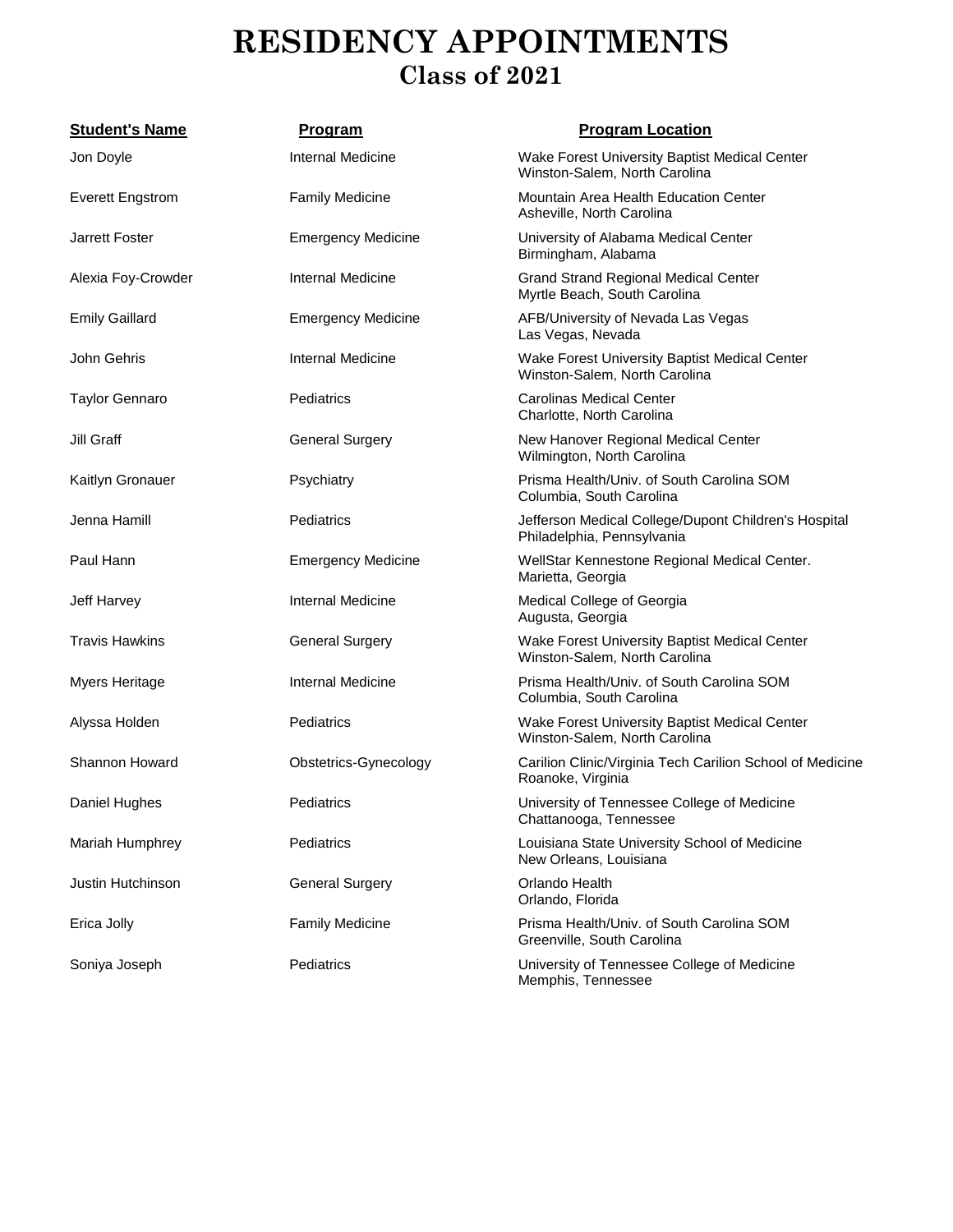| <b>Student's Name</b>   | <b>Program</b>             | <b>Program Location</b>                                                        |
|-------------------------|----------------------------|--------------------------------------------------------------------------------|
| Sarah Mae Lammert       | Anesthesiology             | Rush University Medical Center<br>Chicago, Illinois                            |
| Madden Leaman           | <b>Emergency Medicine</b>  | Prisma Health/Univ. of South Carolina SOM<br>Columbia, South Carolina          |
| Kaitlyn Mamak           | <b>Emergency Medicine</b>  | Prisma Health/Univ. of South Carolina SOM<br>Columbia, South Carolina          |
| Francesco Maoli         | <b>Transitional Year</b>   | <b>HCA Las Palmas del Sol Healthcare</b><br>El Paso, Texas                     |
| <b>MariClare Martin</b> | Pediatrics                 | University of South Florida Health Morsani COM<br>Tampa, Florida               |
| Elizabeth McDougal      | Otolaryngology             | Tulane University School of Medicine<br>New Orleans, Louisiana                 |
| Michaela McElveen       | <b>Family Medicine</b>     | Prisma Health/Univ. of South Carolina SOM<br>Columbia, South Carolina          |
| <b>Tyler McKenzie</b>   | Anesthesiology             | Univ. of Florida College of Medicine/Shands Hospital<br>Gainesville, Florida   |
| <b>Crystal McManus</b>  | Psychiatry                 | Medical College of Georgia<br>Augusta, Georgia                                 |
| Louis Mercado           | <b>Transitional Year</b>   | WellStar Kennestone Regional Medical Center.<br>Marietta, Georgia              |
|                         | Radiology-Diagnostic       | Zucker School of Medicine-Northwell NS/LIJ<br>New Hyde Park, New York          |
| <b>Chris Merritt</b>    | <b>Orthopaedic Surgery</b> | University of Kansas School of Medicine<br>Wichita, Kansas                     |
| Sydnie Mick             | Obstetrics-Gynecology      | West Virginia University School of Medicine<br>Morgantown, West Virginia       |
| <b>Baker Mills</b>      | <b>Orthopaedic Surgery</b> | Duke University Medical Center<br>Durham, North Carolina                       |
| <b>Dillon Morrow</b>    | <b>Orthopaedic Surgery</b> | University of Tennessee College of Medicine<br>Chattanooga, Tennessee          |
| Michaela Myers          | Medicine-Pediatrics        | Vidant Medical Center-East Carolina University<br>Greenville, North Carolina   |
| Megan O'Brien           | Pediatrics                 | Zucker SOM/Northwell Cohen Children's<br>New Hyde Park, New York               |
| <b>Madison Ott</b>      | Psychiatry                 | Prisma Health/Univ. of South Carolina SOM<br>Greenville, South Carolina        |
| <b>Milap Patel</b>      | Pediatrics                 | Prisma Health/Univ. of South Carolina SOM<br>Columbia, South Carolina          |
| Nisha Patel             | <b>Internal Medicine</b>   | Wake Forest University Baptist Medical Center<br>Winston-Salem, North Carolina |
| <b>Sonal Patel</b>      | Pediatrics                 | Prisma Health/Univ. of South Carolina SOM<br>Columbia, South Carolina          |
| Jason Pecorella         | <b>Internal Medicine</b>   | Virginia Commonwealth University Health System<br>Richmond, Virginia           |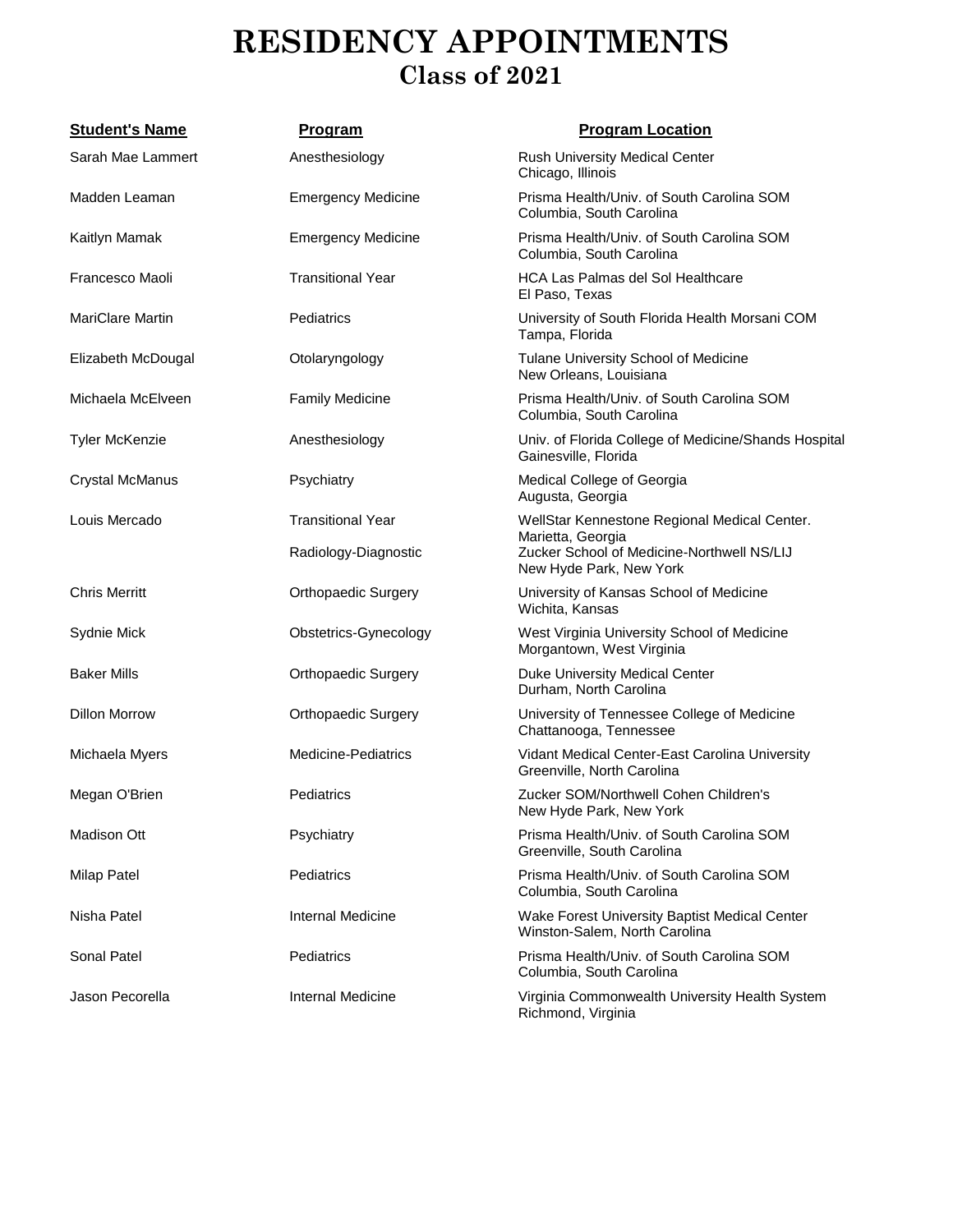| <b>Student's Name</b>    | <b>Program</b>                   | <b>Program Location</b>                                                                         |
|--------------------------|----------------------------------|-------------------------------------------------------------------------------------------------|
| <b>Courtney Petersen</b> | <b>Emergency Medicine</b>        | University of Miami/Jackson Memorial Hospital<br>Miami, Florida                                 |
| Dale Pippin              | Internal Medicine                | HCA Healthcare/USF Morsani-Bayonet Pt<br>Hudsom, Florida                                        |
| John Plante              | Transitional                     | Spartanburg Regional Healthcare System                                                          |
|                          | Dermatology                      | Spartanburg, South Carolina<br>University of Texas Southwestern Medical School<br>Dallas, Texas |
| Marie Plante             | Internal Medicine                | Mayo Clinic/School of Graduate Medical Education<br>Jacksonville, Florida                       |
| Jenny Plascencia         | Psychiatry                       | Prisma Health/Univ. of South Carolina SOM<br>Columbia, South Carolina                           |
| Devin Potter             | <b>Orthopaedic Surgery</b>       | <b>Atlanta Medical Center</b><br>Atlanta, Georgia                                               |
| <b>Jillian Prier</b>     | Med-Prelim/Neurology             | Virginia Commonwealth University Health System                                                  |
|                          | Richmond, Virginia<br>Neurology  | Virginia Commonwealth University Health System<br>Richmond, Virginia                            |
| Hannah Puckett           | Obstetrics-Gynecology            | Prisma Health/Univ. of South Carolina SOM<br>Columbia, South Carolina                           |
| Olivia Richardson        | Surgery-Preliminary              | University of Louisville School of Medicine<br>Louisville, Kentucky                             |
|                          | Interventional Radiology (Integ) | University of Virginia<br>Charlottesville, Virginia                                             |
| Jackson Ritchey          | Radiology-Diagnostic             | St. Luke's Medical Center<br>Milwaukee, Wisconsin                                               |
| Lauren Rosati            | Pediatrics                       | University of Alabama Medical Center<br>Birmingham, Alabama                                     |
| Christopher Ruggiero     | Transitional                     | <b>Grand Strand Regional Medical Center</b><br>Myrtle Beach, South Carolina                     |
|                          | Radiology-Diagnostic             | University of North Carolina Hospitals<br>Chapel Hill, North Carolina                           |
| <b>Dillon Rutland</b>    | <b>Transitional Year</b>         | Campbell University/Cape Fear Valley Medical Center<br>Fayetteville, North Carolina             |
| Hannah Schmucker         | Anesthesiology                   | <b>Ochsner Clinic Foundation</b><br>New Orleans, Louisiana                                      |
| <b>Austin Seay</b>       | Internal Medicine                | Trident Medical Center/Medical University of South Carolina<br>Charleston, South Carolina       |
| Zach Seymour             | <b>Transitional Year</b>         | <b>Brooke Army Medical Center</b><br>San Antonio, Texas                                         |
| Zalak Shah               | Internal Medicine                | <b>Carolinas Medical Center</b><br>Charlotte, North Carolina                                    |